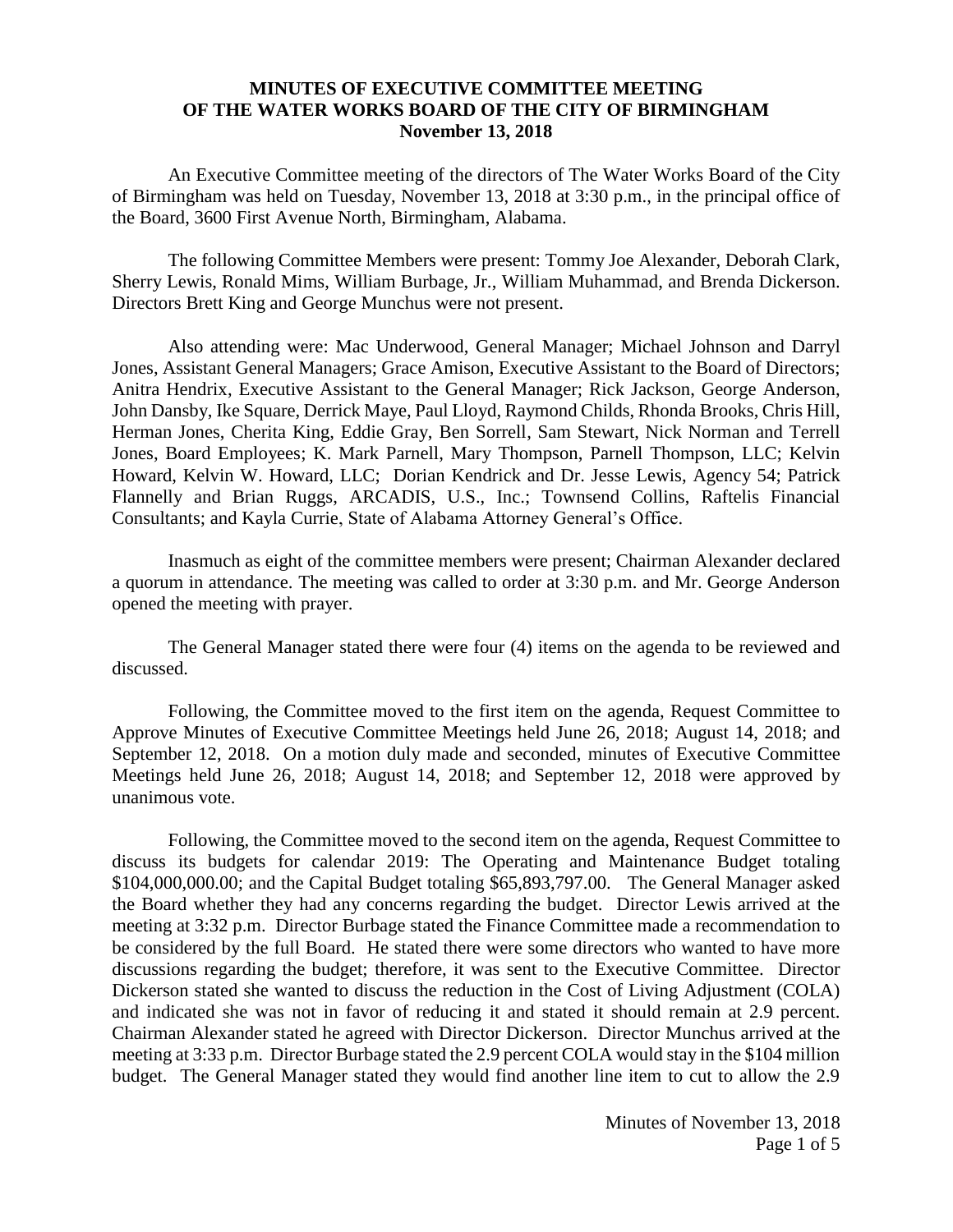percent COLA. Director Mims stated there are 51 additional employees and reduce some of those jobs should be deleted. He indicated he could not agree with a \$104 million budget. He stated the concern should be the debt that is being put on rate payers. Director Munchus questioned Director Mims what his bottom line number is. Director Mims stated some of the positions haven't been filled in two years. The General Manager gave an overview of the positions that should be filled. He indicated there were some positions that became vacant this year and would have been filled in August through October. Director Mims stated the number of crews may have to be changed. Director Clark stated staff had the opportunity to look at every department and address shortages and overages. She stated the Board is not responsible for cutting positions. The General Manager stated if positions are not filled, they will have to be covered by overtime. Director Lewis questioned the General Manager why the Board was not informed of the shortages. The General Manager stated staff was not asking for more people to be hired but were asking for positions to be filled that were approved by the Board in a previous budget. Director Lewis stated \$3.7 million was spent the previous year on overtime and stated that is a staffing issue. The General Manager stated the Distribution Department had on-call crews that worked full time. Director Clark stated on-call crews were for emergency only. The General Manager stated the on-call crews filled in when there were a lot of breaks and indicated staff was requested to rotate on-call contractors and ensure each contractor got three jobs a week. Director Munchus stated he didn't vote to end oncall contractors. Director Clark stated she recommends there be an organizational audit because there may be other departments that may have staffing issues. Director Dickerson stated she was unclear as to why positions were not filled if they were already in the budget. Chairman Alexander stated there was a misunderstanding about the hiring that could be done in September. The General Manager gave an overview of seven positions and their vacancy dates. He stated if certain positions are eliminated, we won't have the people we need to run the department. Director Clark stated staff should be able to communicate with management. A discussion then ensued. Director Muhammad questioned how much the .9 percent increase in COLA is. The General Manager responded it costs \$370,000. Director Lewis stated she requested the budget be cut by 10 percent and she didn't say where or how to cut it. She stated the General Manager recommended cutting the COLA by .9 percent. She stated the Board could agree to add the .9 percent back in the budget. Chairman Alexander stated the .9 percent would be added back to the budget. Director Lewis requested that any other changes that needed to be made to the budget be made at one time and voted on at one time. A discussion then ensued. Subsequently, Chairman Alexander made a motion to add the .9 percent COLA back to the \$104 million budget and Director Dickerson seconded the motion. The item was by approved unanimous vote.

Following, Director Mims stated his thought is the budget can be cut to \$103 million. He stated overtime needed to be reduced. The General Manager stated overtime was reduced in the 2019 back to the 2018 budget amount of \$2.469 million. Chairman Alexander stated you cannot can't predict what overtime will be each year and he is not for a commitment on overtime. Director Clark stated she felt overtime needed to be addressed and present the Board with realistic options. Director Dickerson questioned how could overtime be projected. The General Manager responded overtime is projected based on the previous year. Chairman Alexander left the meeting at 4:18 p.m. Director Lewis questioned whether legally an employee could be held in a position to keep a department from being short. She stated she thinks there is a need for cross training because employees retire, and they can prepare for the vacancy. Chairman Alexander returned to the meeting at 4:20 p.m. The General Manager stated the budget was \$3.3 million for overtime, by taking it back to \$2.4 million overtime was reduced. Director Mims questioned the cost associated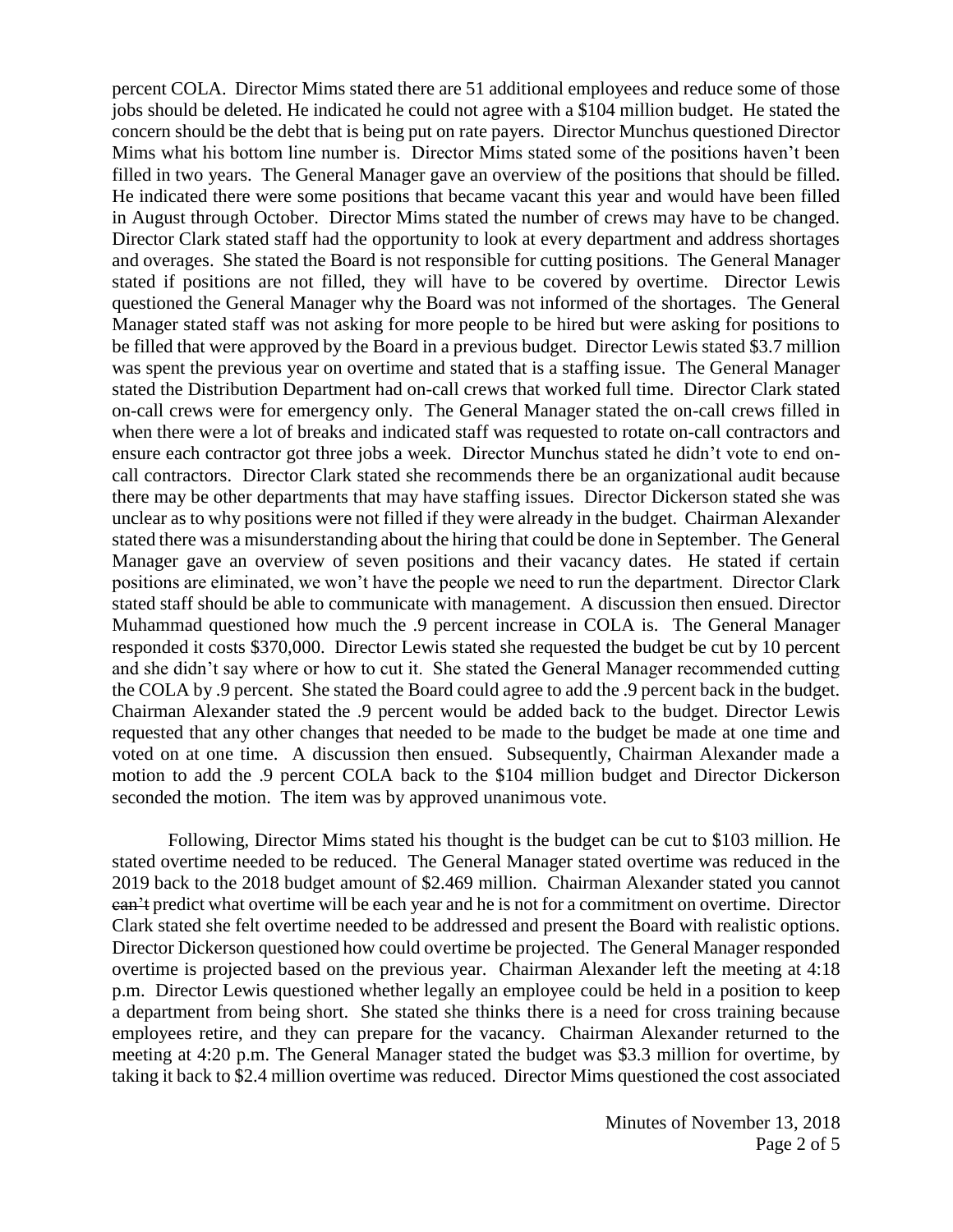with summer workers. Paul Lloyd, Board Employee, responded roughly \$300,000. A discussion then ensued. Following, Director Mims made a motion to have a budget of \$103 million and Director Munchus seconded the motion. Directors Mims, Munchus, Lewis, Dickerson, Burbage and Muhammad voted yes; and Directors Alexander and Clark abstained from voting. The item was approved.

Following, Director Lewis questioned whether the understanding is the cap for overtime is \$2.4 million company wide. The General Manager responded yes and stated they will have to reduce some of the work done after hours. Director Clark requested the overtime for each department and a plan to reduce their overtime. Director Dickerson stated the consequences of not working overtime should also be included in that report. Director Lewis stated the belt has to be tightened in 2019 for this one year. She stated staff needs to find solutions to make it work. She indicated the Board has not suggested to take away from or do employees wrong, but rate payers must be considered. She stated the Board has entirely too much debt and it has to look for ways to cut. She stated no one has suggested longevity be cut more than 2 percent. She stated consultants need to be cut back as well. Director Muhammad stated he felt Operating & Maintenance should be held at 2 percent and increasing revenue 4 percent. He indicated if revenues increase 4 percent or above, then there would not be a need to go to the bond market in 15 years. He stated he would like to cut the Capital budget by \$2 million. Director Dickerson left the meeting at 4:40 p.m. Director Muhammad stated he would like to cut the budget because he was informed by the independent engineers that the \$1 million allocated for Lake Purdy probably won't be used and there was \$1 million reduced for vehicles. Director Munchus questioned how long the dam project can be deferred. Patrick Flannelly, Board Independent Engineer, stated when the Capital budget is cut you're not cost avoiding but just deferring costs; however, the final design for Lake Purdy was to be done in October 2018. Director Dickerson returned to the meeting at 4:41 p.m. Mr. Flannelly stated they want to ensure the Board is pleased with the technical solutions on the path forward, so they are taking November and December 2018 to make sure that happens. He indicated the design will begin in January or February 2019. He stated the project would be bid late 2019. Director Munchus stated he's not in favor of cutting the Capital budget because when you start deferring maintenance it's not good business practice. He then seconded Director Muhammad's motion. A discussion then ensued. Director Dickerson questioned the consequences of cutting the Capital budget. Mr. Flannelly stated he feels the \$2 million reduction will simply be pushed to the next year's budget. Director Muhammad stated he's only seen one Capital budget, out of reviewing five years' worth, with all of the money allocated being spent and he then questioned why that was the case. Mr. Flannelly responded projects come in late or a delayed. He then gave the example of Carson Loop being delayed due to a right-of-way issue. He stated the history is the Capital budget does get deferred. He indicated the budget this year may finish at \$57 million due to Carson Loop; however, that project would be deferred to the next year. Director Muhammad clarified the Capital budget is not being cut but it is being deferred. He then made a motion to defer \$2 million out of the Capital budget and approve it at \$63.893 million and Director Munchus seconded the motion. The item was approved by unanimous vote.

Following, the Committee moved to the third item on the agenda, Request Committee to discuss allowing employees to sell up to four weeks of accrued or unused vacation of each employee's vacation balance as of November 30, 2018. The General Manager stated last year \$500,000 was allocated to buy back vacation from employees. He stated currently the budget \$3.5 million under budget on expenses. Chairman Alexander questioned whether buying vacation will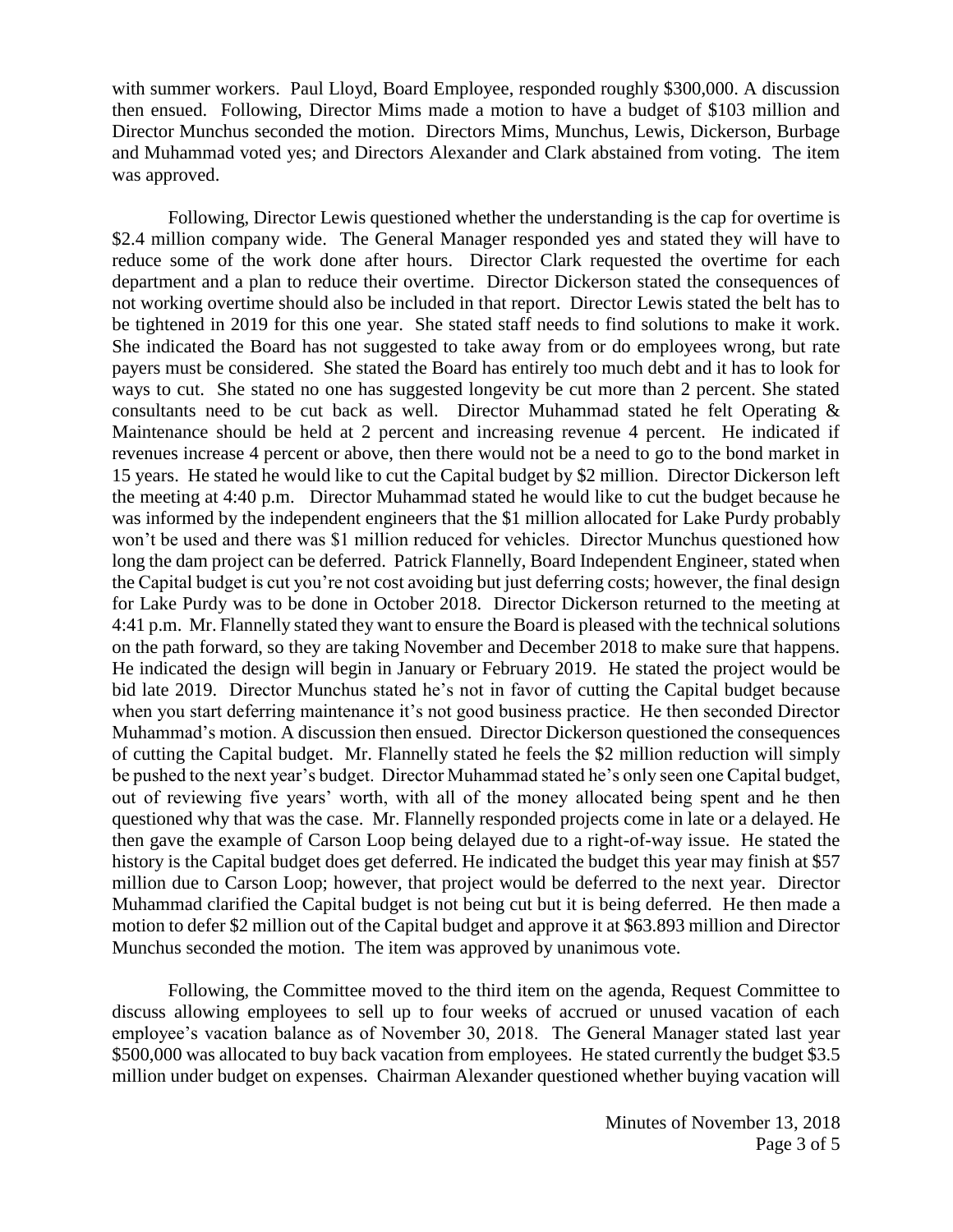assist in overtime savings. The General Manager responded it probably would. A discussion then ensued. Director Muhammad stated he recalled being told by employees that they were not able to participate in this program. The General Manager stated there was a cap at \$500,000 and if employees try to sell more than that they were either cut back or they couldn't participate. He stated some employees did not have four weeks of accrued vacation. Grace Amison, Board Employee, stated employees are also required to have a balance of 80 hours to participate. Director Mims stated employees should be encouraged to take their vacation. Director Clark questioned whether senior staff would be included in the vacation buyback. The General Manager responded everyone is included in the buyback. Director Clark responded that will cost a lot and senior staff needs to be eliminated from the vacation buyback. A discussion then ensued. Director Clark stated the Board may have to institute a "use or lose" policy. The General Manager responded the Board would have to make a change to its policy to do that. Director Muhammad questioned Mr. Lloyd what his suggestion would be. Mr. Lloyd responded not to sell below two weeks. Director Munchus questioned how long the vacation buyback program has been in place. The General Manager responded 2 years. Chairman Alexander stated he thinks employees should get first shot over managers at the vacation buyback. Director Clark stated this item should be tabled until more information is received. A discussion then ensued. Director Dickerson questioned whether it was illegal to exclude certain employees from the vacation buyback. Mark Parnell, Board Attorney, responded he thinks the Board could exclude certain employees. Mary Thompson, Board Attorney, stated the Board could draft a policy that only applies to non-managerial employees. Director Dickerson questioned whether this could apply to longevity. Director Clark responded it could apply to longevity. Director Mims stated he feels it is unfair to exclude managers from longevity and the vacation buyback. Director Clark stated the General Manager is a contract employee and questioned whether he should receive longevity and participate in the vacation buyback if it is not specifically stated in his contract. Director Mims stated the Board has contracted with the General Manager for his time and he is technically an employee and he is entitled to benefits as any other employee gets. Mr. Parnell stated the same benefits for employees applies to the General Manager. Director Lewis requested the percentage of management and employees that have participated in the vacation buyback be sent to all directors. Director Lewis then made a motion to table this item and Director Mims seconded the motion. Directors Alexander, Clark Mims, Lewis, Dickerson, Burbage and Muhammad voted yes; and Director Munchus voted no. The item was tabled.

Following, the General Manager asked the Committee to discuss New Business. Director Muhammad stated he received a letter from Board Employees Derrick Maye and John Dansby. He stated employees feel they are not represented. Chairman Alexander stated he feels he does represent the employees and the company. Director Muhammad stated the Board and employees need to work together. Chairman Alexander then recognized Derrick Maye. Derrick Maye, Board Employee – Chairman, Employee Association, stated he sent two letters to the Board. He stated the letters included information regarding longevity being reduced. He indicated employees are working to save the company money, yet they are losing compensation. He stated employees work hard to receive their benefits, but it seems the Board will take that way if they deem it necessary. Chairman Alexander stated a company's most valuable asset is its employees. Director Muhammad stated he didn't ask for employees' money to be cut but said the General Manager decided to cut it. He stated he is in favor of employees receiving whatever they deserve. He then made a motion if revenues are above 4 percent and O&M is at 2 percent, employees receive an increase in benefits. Director Mims stated as a former BWWB employee, he feels the Board's first